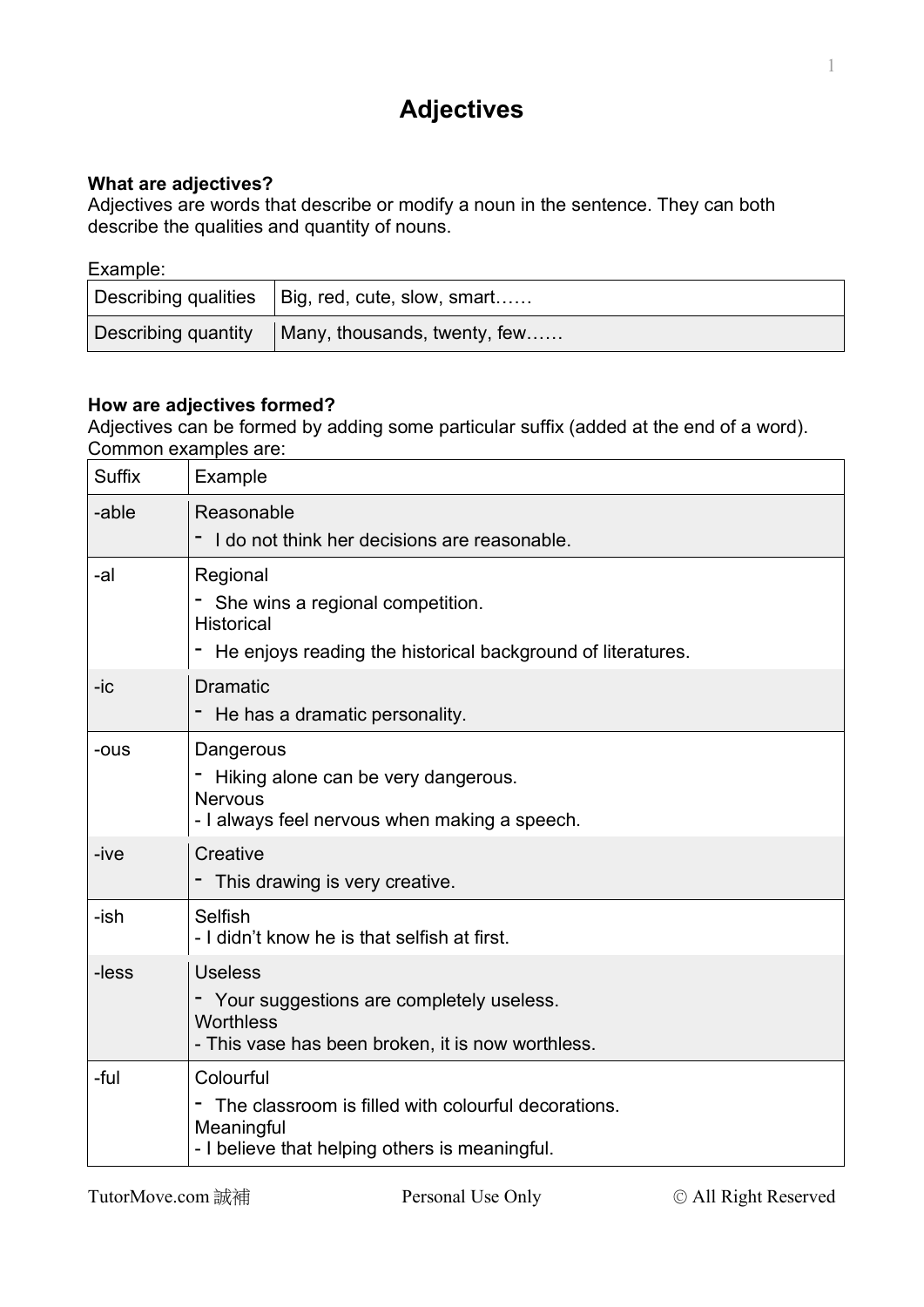## **Adjectives with -ed and -ing**

| -ed          | -ing          |
|--------------|---------------|
| Excited      | Exciting      |
| Interested   | Interesting   |
| <b>Bored</b> | <b>Boring</b> |
| <b>Tired</b> | <b>Tiring</b> |

We use adjectives with -ed to describe feelings. Example:

- I am excited about tomorrow's activities.
- Amy is interested in the new movie.
- Running makes me tired.

We use adjectives with -ing to describe something that causes our feelings. Example:

- Tomorrow's activities must be interesting.
- Amy thinks that the new movie is interesting.
- To me, running is very tiring.

## **Sentence structure with adjectives**

#### **Before noun**

We can use adjectives before noun. Example:

- This is a red dress.
- She is a beautiful girl.

We can use more than one adjectives before a noun. There are some general rules when arranging the order of adjectives:

- 1. We put opinion adjectives before other adjectives. Example:
	- This is a beautiful red dress.
	- She is a cheerful tall girl.
	- I have an expensive vase.
- 2. We put nationality adjectives after most other adjectives. Example:
	- She is a cheerful Russian girl.
	- I have an expensive Japanese vase.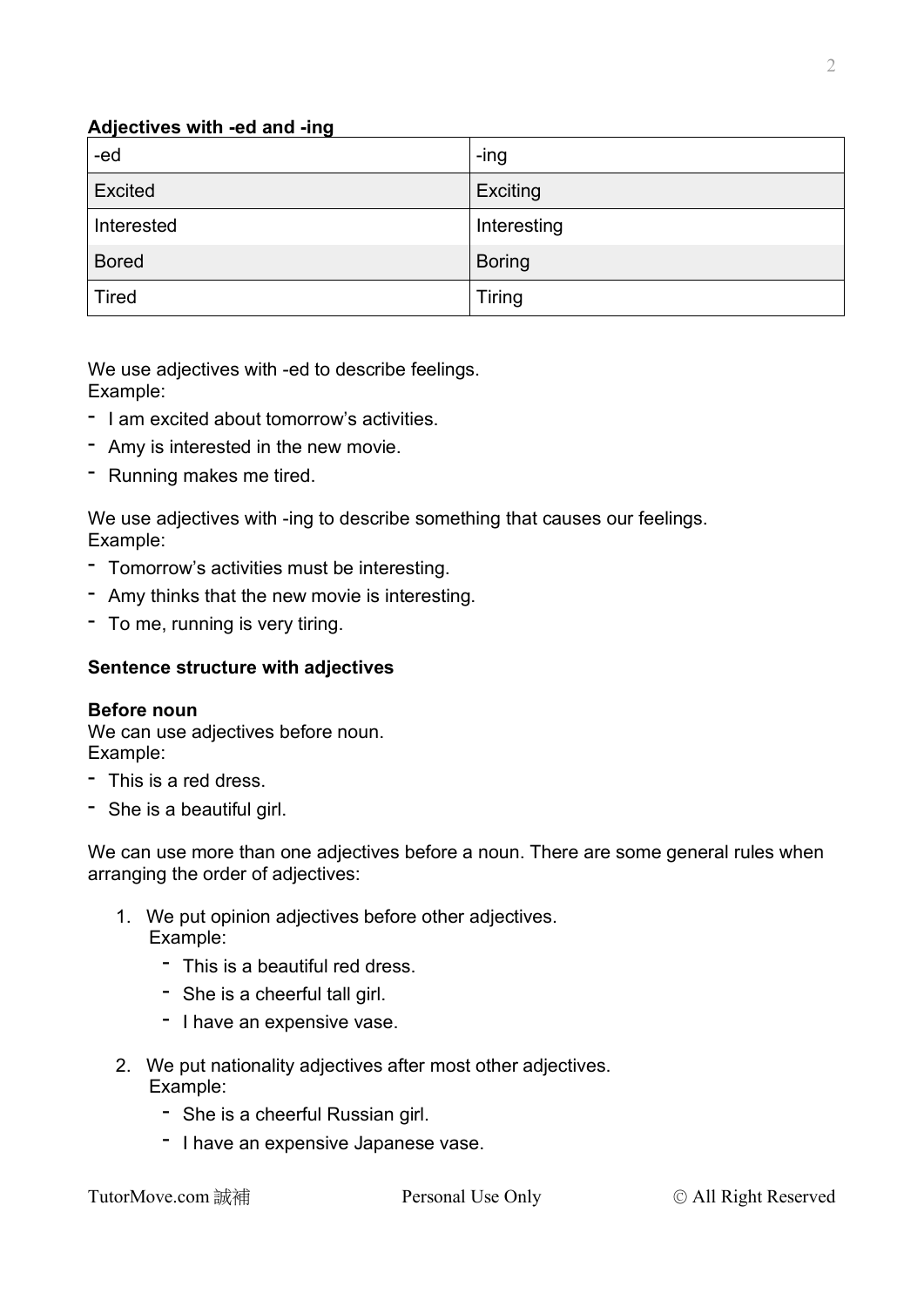- 3. We put material adjectives after other adjectives. Example:
	- This is a red silk dress.
	- I have an expensive china vase.

#### **After noun**

We can also use adjectives after noun. Example:

- This cat is cute.
- The new park looks beautiful.
- She seems quite happy today.

If we use two adjectives in a sentence after the noun, we can link them with 'and'. Example:

- The model is tall and slim.
- My computer is new and expensive.

## **Degrees of Comparison**

There are three forms of adjectives: absolute, comparative, and superlative.

| <b>Absolute</b> | Comparative    | <b>Superlative</b> |
|-----------------|----------------|--------------------|
| <b>Big</b>      | <b>Bigger</b>  | <b>Biggest</b>     |
| Easy            | Easier         | Easiest            |
| Heavy           | <b>Heavier</b> | <b>Heaviest</b>    |
| Old             | Older          | Oldest             |
| Pretty          | Prettier       | <b>Prettiest</b>   |
| Important       | More important | Most important     |
| Late            | Later          | Last               |
| Good            | <b>Better</b>  | <b>Best</b>        |

## **Absolute form**

Absolute adjectives are used to describe something itself.

Example:

- The apple is big.
- The exam is easy.
- The flowers in the shop are pretty.

TutorMove.com 誠補 **Personal Use Only** © All Right Reserved